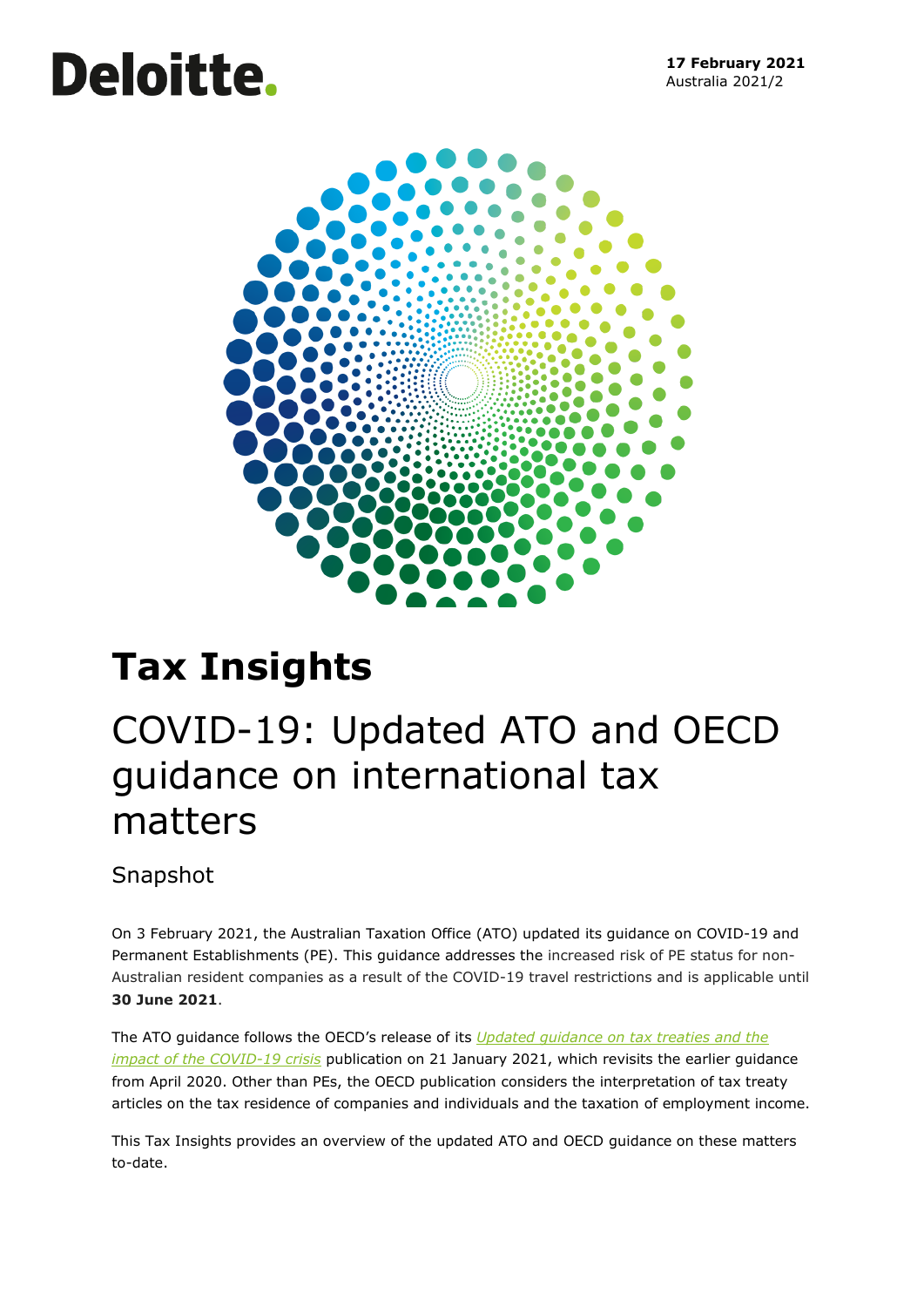# **Background**

In March 2020, the ATO announced various administrative measures to assist taxpayers experiencing financial difficulty as a result of COVID-19, including the release of a series of Q&A dealing with emerging practical issues. The international tax matters covered in the Q&A series addressed the increased risk of Australian tax residency status and PE status.

In April 2020, the ATO issued further guidance on the risk of a change in tax residency status for individuals and on the source of employment income of non-residents working remotely from Australia as a result of COVID-19.

On the international front, the OECD issued guidance on 3 April 2020 as an urgent response to the effect of the COVID-19 pandemic on tax treaties and focused on the effects of temporary changes to the location of employees.

As the COVID-19 impacts stretch out over a year, restrictions and disruption remain and both the OECD and ATO guidance have been updated accordingly, as discussed below. Whilst the general direction of the various guidances is helpful and acknowledges the unusual challenges that COVID-19 is presenting, the OECD position is necessarily general and high level, whilst the ATO positions are quite restrictive as to the circumstances when those positions will be applied. Further, the longer that the travel and business impacts continue, the more likely it is that the administrative approaches cease to be available.

# **Updated guidance**

The January 2021 OECD guidance focuses on "public health measures" which include, but are broader than, the "travel restrictions" discussed in the earlier guidance. It also refers to measures "imposed or recommended" by governments, which is more comprehensive than the earlier focus on "government directives."

The OECD January 2021 guidance reflects the general approach taken by tax authorities including the ATO, and recognises that each tax authority may adopt its own approach. The updated OECD guidance makes clear that its objective is to resolve instances of potential double taxation but that it cannot be relied on to create instances of double non-taxation.

Whilst the OECD guidance is directionally helpful and serves as a guiding light for tax administrations to respond to the temporary travel and business impacts of COVID-19, the positions of each country will depend upon the approach adopted by the relevant tax authority, and as always, those approaches will vary.

**The ATO's February 2021 guidance for PEs now includes its approach towards applying compliance resources to determine whether a PE exists, however the guidance on the risk of tax residency status for foreign incorporated companies, change in tax residency status for individuals and the treatment of employment income earned by foreign residents remains largely unchanged.**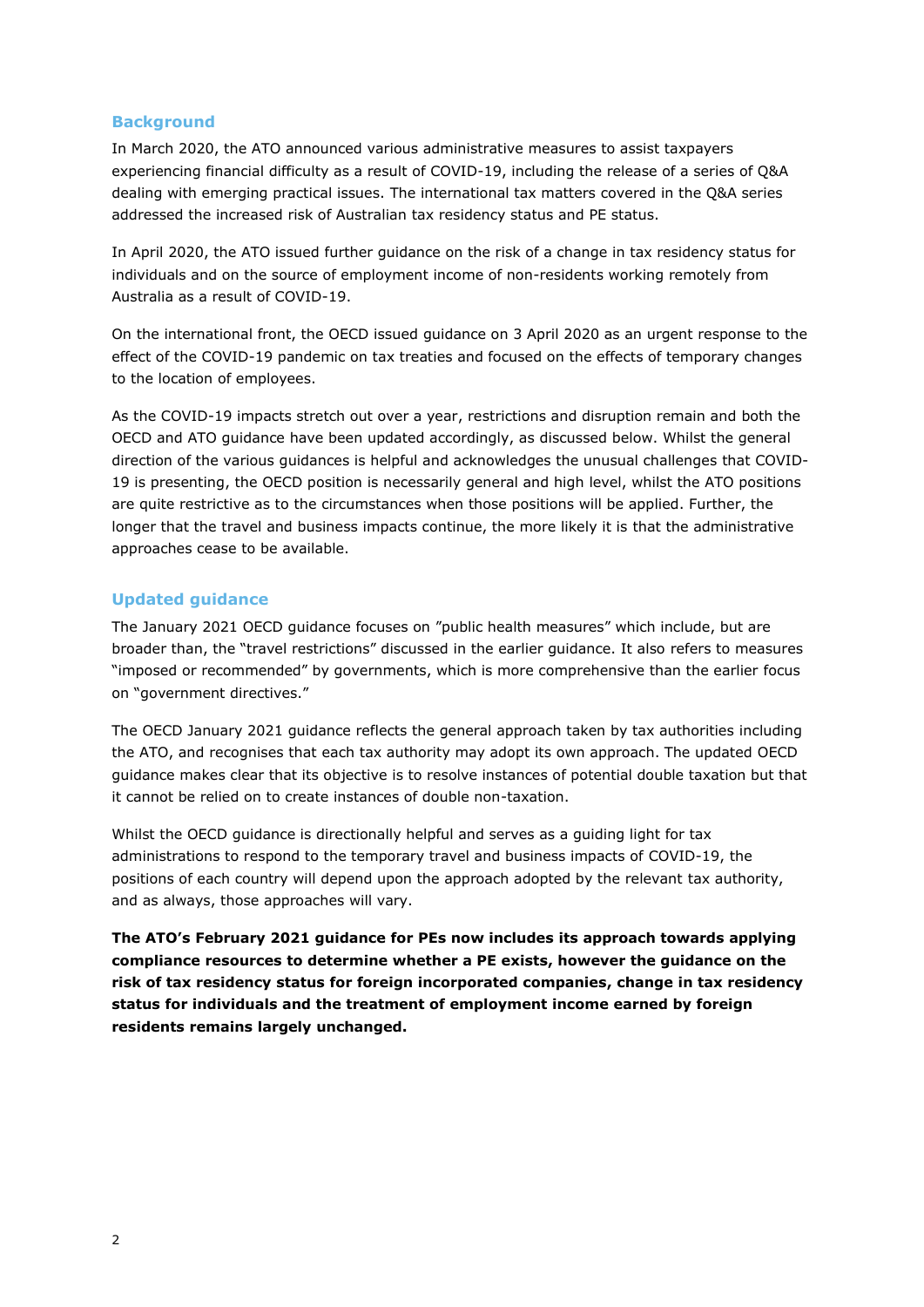# **Permanent establishments**

# **Australian approach**

The ATO's February 2021 [guidance](https://www.ato.gov.au/Business/Business-bulletins-newsroom/International/COVID-19-and-permanent-establishments/) states that the ATO will **not** apply compliance resources to determine if there is a PE in Australia under the following circumstances:

- There was no PE in Australia before the effects of COVID-19;
- The temporary presence of employees in Australia continues to **solely** be as a result of COVID-19 related travel restrictions;
- Those employees temporarily in Australia will relocate overseas **as soon as practicable** following the relaxation of international travel restrictions;
- Those employees have not been recognised as creating a PE or generating Australian source income in Australia for the purpose of the tax laws of another jurisdiction.

The ATO's administrative approach is applicable until **30 June 2021**.

The ATO states that this approach will cease to apply from 1 July 2021 and taxpayers will be required to consider whether ongoing arrangements give rise to a PE in Australia. The ATO is encouraging taxpayers to contact the ATO to discuss the taxation consequences of ongoing arrangements after that date.

It is noted that the ATO guidance is limited to the "temporary presence of employees in Australia". This would be relevant to the general concepts or fixed place of business PE as contemplated under paragraph (1) of typical treaty definitions of PE. It would also be relevant to the PE as contemplated in the opening words of the definition in section 6(1), Income Tax Assessment Act, 1936.

However, other aspects of the definition of PE may be affected by matters other than the "temporary presence of employees in Australia". Under prevailing double tax treaties, the presence of substantial equipment in Australia or the activities of non-employee dependent agents for example may result in a PE in Australia. These arrangements may also have been affected by the public health and business impacts of the COVID-19 pandemic, and yet are not directly addressed by the ATO's administrative approach. By contrast, the OECD guidance outlined below adopts a wider view of the potential COVID-19 impacts on the PE issue.

# **OECD guidance**

The OECD guidance considers that exceptional and temporary changes in the location where employees undertake their work because of the COVID-19 pandemic should **not**, in general, create a new PE.

The OECD's guidance recognizes that some businesses may be concerned that employees could create a PE if they are working from home in a country other than that in which they regularly work. The creation of a PE could create new tax and filing obligations for the business.

The guidance includes a sample of guidance issued by the ATO and the tax authorities in the following countries: Austria, Canada, Germany, Greece, Ireland, New Zealand, the UK and the US.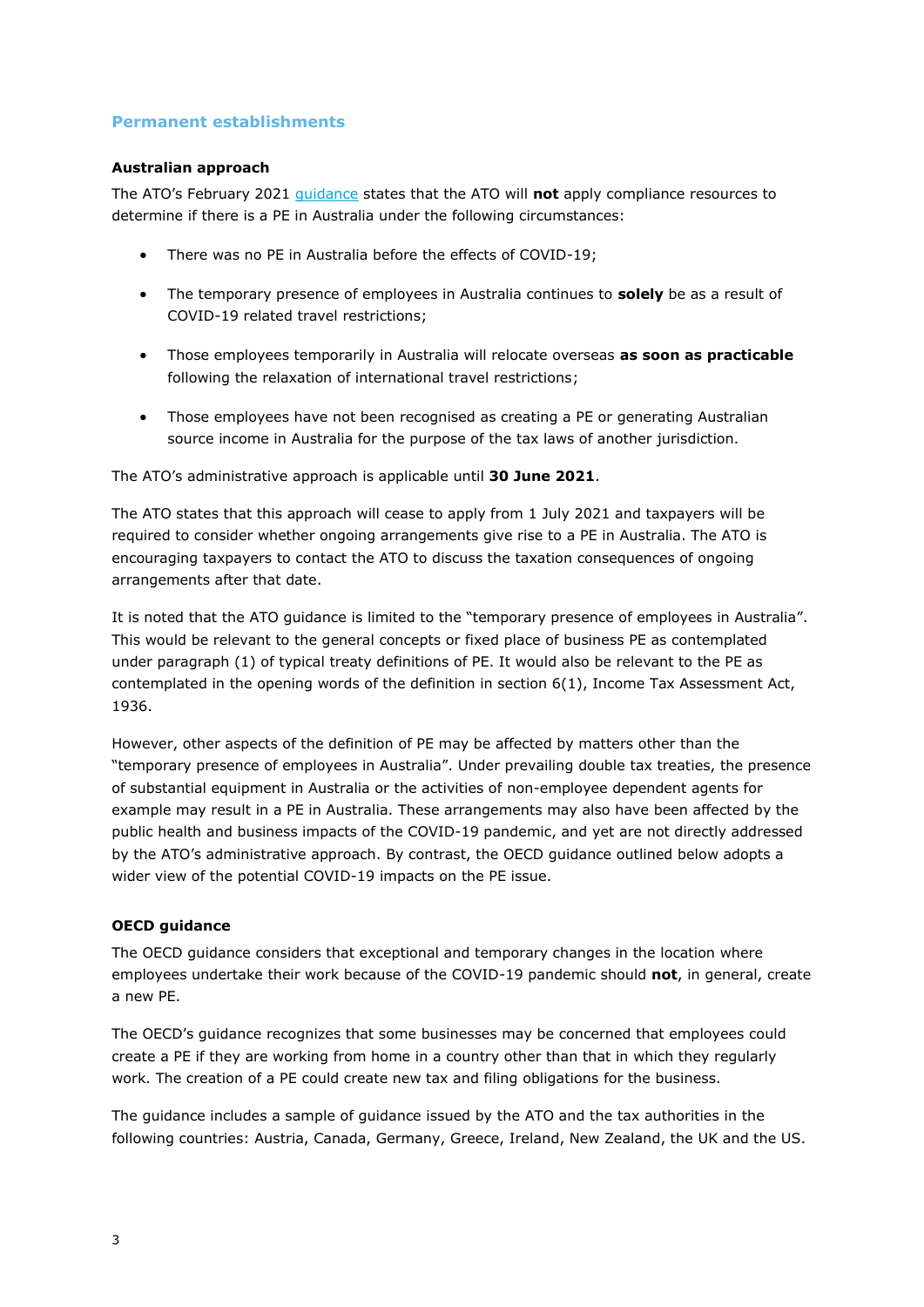The OECD guidance also specifically addresses the PE risks associated with home offices, dependent agents and construction sites, as outlined below.

# **Home offices**

The OECD considers the impact of public health measures that result in individuals working not at their usual office or place of work, and who instead stay at home to work remotely.

As set out in the OECD commentary on the PE article of the OECD Model Tax Convention (Article 5), the issue of whether a fixed place of business PE exists is based on facts and circumstances but the fixed place must have both a degree of permanence and be at the disposal of the business.

Even though part of a business may be carried on at a home office, that should not automatically lead to the conclusion that the home office is at the disposal of the business. The carrying on of intermittent business activities at a home office does not make the home office at the disposal of the business. A home office may however be a PE if it is used on a continuous basis for carrying out the business and the individual is required to use the home office to carry out the business.

Whether the employee is required by the business to work from home is an important factor. The guidance considers that individuals working from a home office as a result of a "public health measure" imposed or recommended by at least one of the relevant countries are not doing so because of any requirement from the business. In addition, an office is still provided by the business which, in the absence of public health measures, would be available to the employee.

The guidance therefore indicates that working from a home office as a result of public health measures would **not** create a fixed place of business PE, either because the arrangement lacks a sufficient degree of permanence or continuity, or the home office is not at the disposal of the business.

The home office may be considered to have a degree of permanence if an individual continues to work from home once public health measures imposed or recommended by a government have ceased. Following any permanent change to the individual's working arrangements, the facts and circumstances would determine whether the home office is at the disposal of the business such that a PE is created.

# **Agents**

Under the current (2017) OECD Model Tax Convention, a dependent agent PE arises where a person habitually concludes contracts, or habitually plays the principal role leading to the conclusion of contracts, on behalf of a non-resident business. The OECD commentary states that this presence should be more than "merely transitory."

The guidance considers that, if an employee or agent is only working from home because of public health measures imposed or recommended by the relevant government(s), their activity is unlikely to be regarded as habitual. A dependent agent PE should **not** therefore arise.

A different approach may be appropriate if the individual was habitually concluding contracts on behalf of the non-resident business in their home country before the COVID-19 pandemic. Likewise, if the employee continues to work from home after the pandemic it would be more likely that the employee would be considered to habitually conclude contracts on behalf of the nonresident business.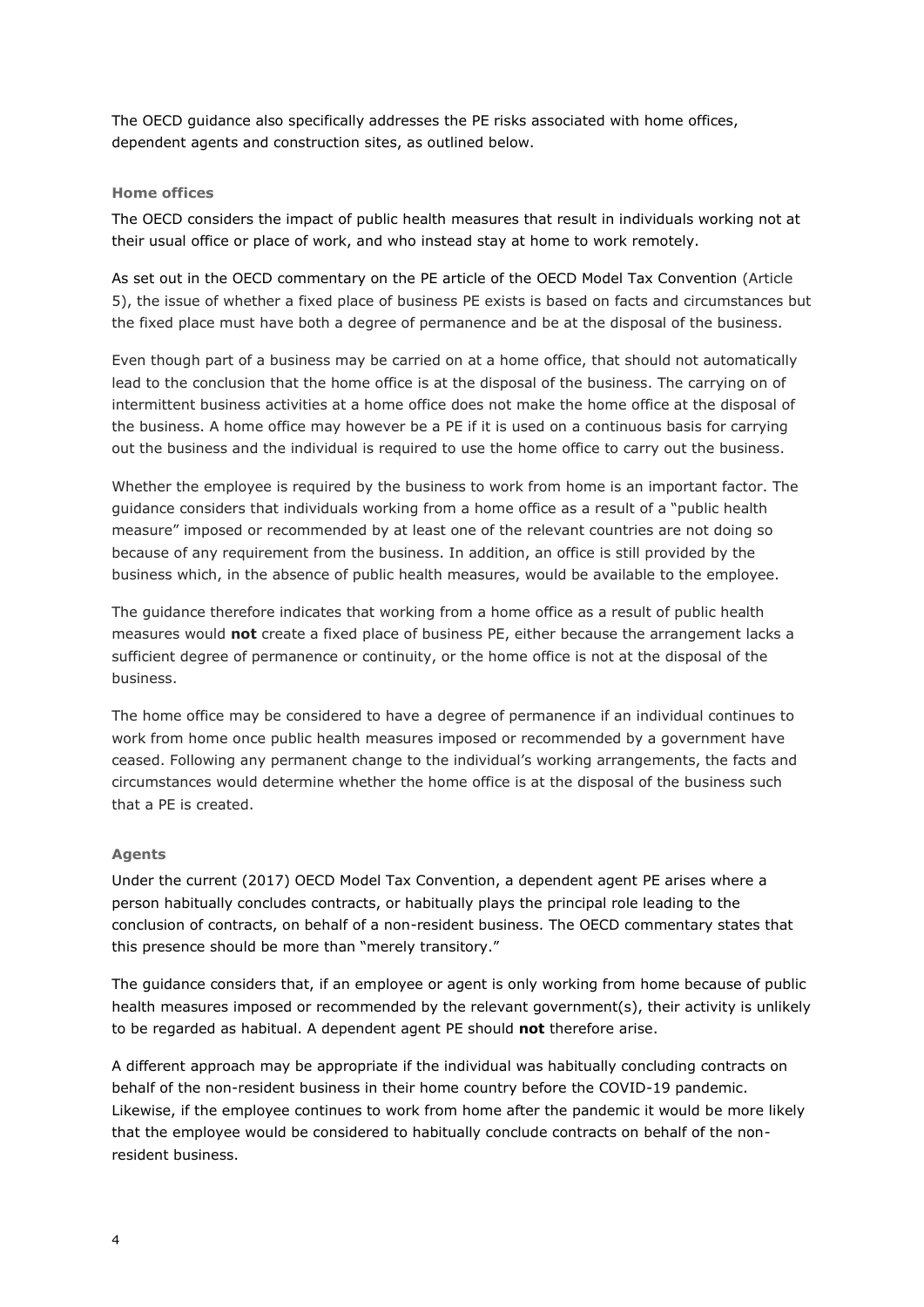# **Construction sites**

Under the OECD Model Tax Convention, a construction site will constitute a PE where the site lasts more than twelve months. The OECD commentary states that a site should not be regarded as ceasing to exist when work is temporarily discontinued (e.g., due to weather) and that any such periods of temporary interruption should be included in the calculation of the duration of the construction site.

There is no bright line test in the OECD commentary as to whether an interruption is "temporary" and the guidance notes that countries may have different views. Some countries may consider that periods of interruption as a result of public health measures imposed or recommended by the government where the site is located should be **excluded** from the calculation of time thresholds.

# **Tax residency status for corporates**

# **Australian approach**

Generally, a foreign incorporated company will be an Australian resident if it carries on business in Australia, and it has Central Management and Control (CMAC) in Australia. The current ATO position on this can be found in [Taxation Ruling TR 2018/5](https://www.ato.gov.au/law/view/document?docid=TXR/TR20185/NAT/ATO/00001) and [Practical Compliance Guideline PCG](https://www.ato.gov.au/law/view/document?DocID=COG/PCG20189/NAT/ATO/00001)  [2018/9.](https://www.ato.gov.au/law/view/document?DocID=COG/PCG20189/NAT/ATO/00001) As a general matter, the holding of board meetings in Australia may result in the company being an Australian resident for Australian tax purposes.

The ATO's [administrative guidance](https://www.ato.gov.au/business/international-tax-for-business/working-out-your-residency/#Companies) indicates that where a foreign incorporated company holds board meetings in Australia, or directors attend board meetings from Australia, and the **only** reason for this is because of the effects of COVID-19, the ATO will **not** apply compliance resources to determine if CMAC is in Australia.

The ATO expects to issue further updates on this guidance in the coming months.

This matter is further complicated by the fact that the ATO revised its position on CMAC when it withdrew TR 2004/15 and issued TR 2018/5. Based on that view and the associated PCG, the presence of CMAC in Australia of itself can result in Australian tax residency.

However, the Government announced in the October 2020 Budget that it will make technical amendments to the CMAC test to clarify that a foreign incorporated company will be treated as an Australian tax resident only if it has a 'sufficient economic connection to Australia'. The measure will have effect from the date of Royal Assent of the amending legislation, however taxpayers will have the option of applying the new law from 15 March 2017, being the date on which the ATO withdrew TR 2004/15.

In the interim period between 15 March 2017 and the commencement of the new law following Royal Assent, taxpayers are faced with the situation that the existing law remains in force and the ATO's current technical and compliance positions are in effect. However post Royal Assent, the new law can be elected to apply to that interim period. Based on our expectations of that new law, it is likely that the presence of CMAC in Australia of itself will not result in Australian tax residency, if there is not otherwise a 'sufficient economic connection to Australia'.

These issues can play out in various fact patterns including foreign incorporated subsidiaries of an Australian headquartered group.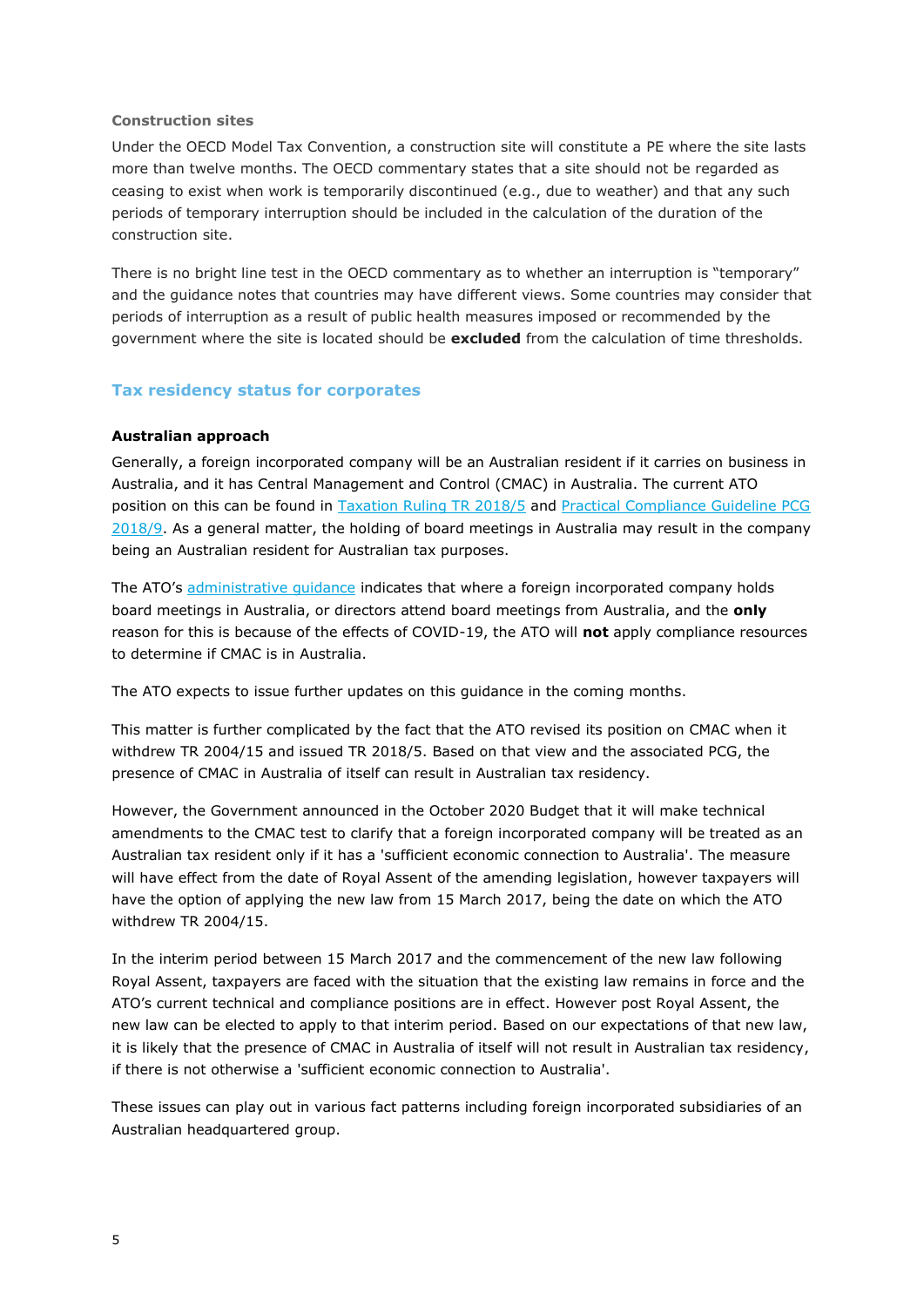At this stage, there is no indication of when the new law will be further developed, and it is likely that there will be a period of consultation prior to the matter being put to the Parliament. This, combined with the relatively narrow approach adopted by the ATO in its administrative approach and the ongoing impacts of COVID on travel and business practices, leaves taxpayers at risk of inadvertently triggering Australian tax residency as prudent governance procedures are applied to foreign incorporated companies.

# **OECD guidance**

The OECD guidance considers it **unlikely** that the potential changes in the place of effective management of a company due to the relocation, or inability to travel, of board members or senior executives will create any changes to an entity's residence status under a tax treaty.

If a company is considered a resident of two countries simultaneously under their domestic laws, the tie-breaker rules within the relevant tax treaty would need to be considered to determine the country of residence for tax treaty purposes:

- Where the treaty contains a provision like the 2017 OECD model tie-breaker, the competent authorities are required to deal with dual residence on a case-by-case basis by mutual agreement. Such a determination will take into consideration all of the facts and circumstances over the determination period, and a range of factors are taken into account.
- Where the treaty contains the pre-2017 OECD model tie-breaker rule, the place of effective management will be the only criterion used.

Based on the OECD Model Tax Convention and its commentary, the guidance considers that all relevant facts and circumstances should be examined to determine the "usual" and "ordinary" place of effective management, and not only those that pertain to an exceptional period such as the COVID-19 pandemic. It concludes that the treaty tie-breaker outcome is unlikely to be affected by the fact that the individuals participating in the management and decision-making of an entity cannot travel as a result of a public health measure imposed or recommended by at least one of the governments of the countries involved.

The guidance includes a sample of guidance issued by the ATO and the tax authorities in the following countries: Canada, Greece, Ireland, New Zealand, the UK and the US.

As is evident from the above, the OECD has focussed on the treaty tie-breaker rules in cases of dual residence: but that of itself has no bearing on whether tax authorities in particular countries will assert increased scope of residency under local law.

# **Tax residency status for individuals**

# **Australian approach**

Generally, an individual would be tax resident in Australia if the person:

- Resides in Australia;
- Is domiciled in Australia unless the Commissioner is satisfied that the person's 'permanent place of abode' is outside Australia; or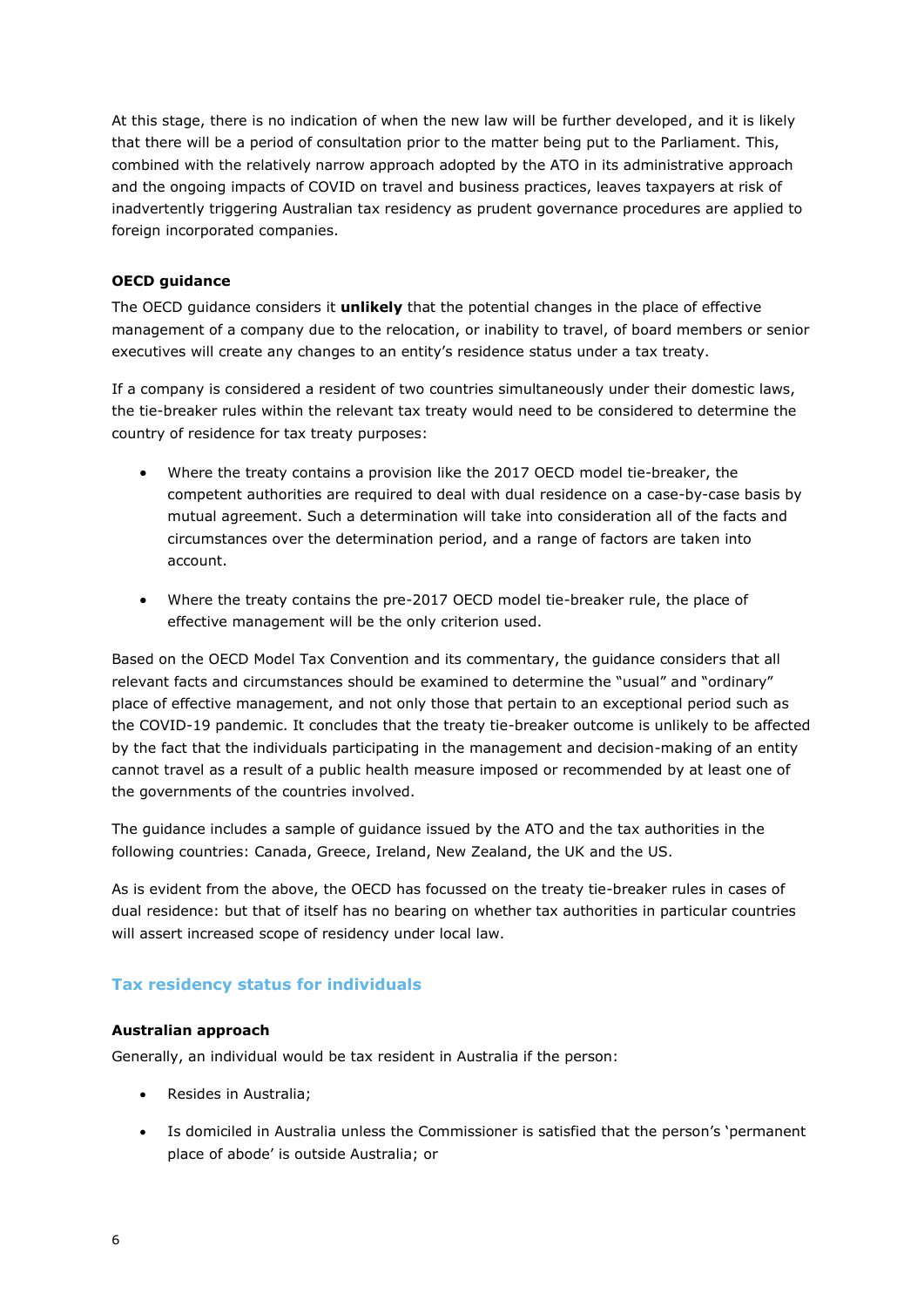• Spends over half the year in Australia, unless the Commissioner is satisfied that their 'usual place of abode' is outside Australia and the person does not intend to take up residence in Australia.

The current ATO position on this can be found in [TR 98/17.](https://www.ato.gov.au/law/view/document?LocID=%22TXR%2FTR9817%2FNAT%2FATO%22&PiT=99991231235958)

The ATO's [administrative guidance](https://www.ato.gov.au/General/COVID-19/Support-for-individuals-and-employees/Residency-and-source-of-income/#:~:text=Change%20of%20tax%20residency%20due%20to%20COVID%2D19,-Whether%20you%20are&text=If%20you%20are%20a%20foreign,soon%20as%20you%20are%20able.) indicates that where a foreign resident individual is present in Australia temporarily **for some weeks or months** due to COVID-19, they will **not** become an Australian resident for tax purposes if the person:

- Usually lives overseas permanently;
- Intends to return there as soon as they are able.

However, the residency status of such individuals may need to be reviewed if the person:

- Ends up staying in Australia for a lengthy period;
- Does not plan to return to their country of residence when they are able to do so.

Whilst of some assistance, this administrative guidance is quite narrow in its scope especially as the travel and business impacts of COVID-19 continue for extended periods.

# **OECD guidance**

The OECD guidance indicates that an individual's treaty residence would **not** normally be affected by a temporary dislocation of employees from their normal place of work because of COVID-19.

However, it goes on to consider two distinct situations, where an individual who is temporarily away from home, perhaps on holiday, is stranded in a host location, and where a person who has become tax resident in a country where they are working, returns to their previous home location as a result of COVID-19. In the first case, the guidance suggests the individual would be unlikely to become resident in the host country, but goes on to say that if they did, they normally would remain treaty resident in the home country under the tie-breaker in the relevant treaty. In the second case, however, there is a recognition that while a return "home" might not change anything if it was exceptional and temporary, the position could be more complex e.g., if their connections to their previous home remain stronger than those to their working and residence location immediately before the pandemic.

In practice, determining the treaty residence of individuals in this second group is likely to be more complex, especially where a temporary dislocation continues beyond the point at which government-imposed public health restrictions are lifted. The guidance recognizes that returning to the previous home location might be regarded as tipping the balance of social and economic ties to that country, rather than to the pre-pandemic home. In this situation the habitual abode test usually would be considered, and the guidance stresses the need to consider a sufficient length of time to ascertain the frequency, duration, and regularity of visits to both countries, that form part of an individual's settled routine, disregarding the impact of time spent in a particular location, because of government-imposed COVID-related travel restrictions.

The guidance includes a sample of guidance issued by the ATO and the tax authorities in the following countries: Canada, Finland, France, Greece, India, Ireland, New Zealand, the UK and the US.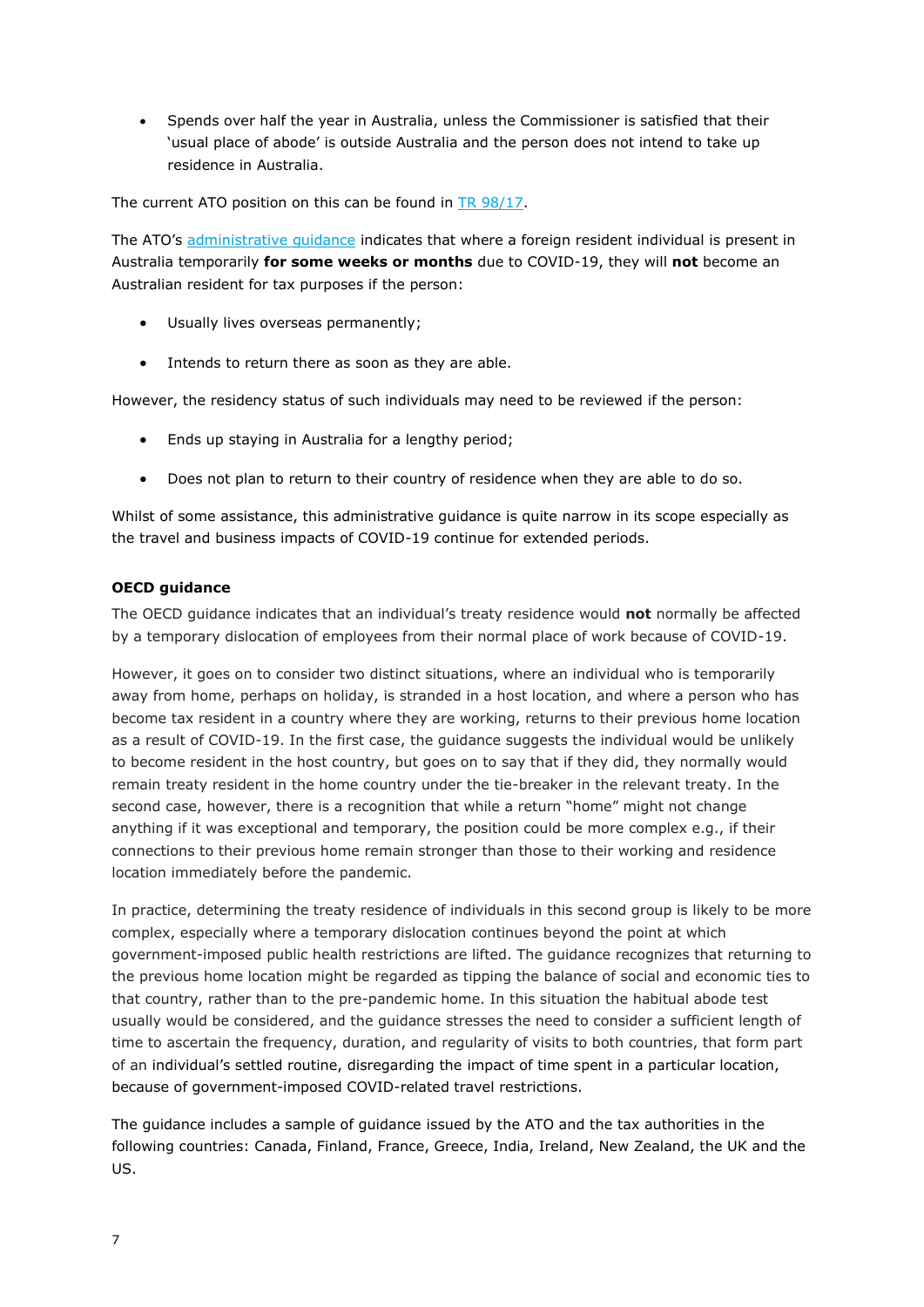# **Source of employment income**

# **Australian approach**

Generally, foreign residents would be subject to Australian tax on their Australian-sourced income only, subject to the application of a tax treaty.

The ATO's [administrative guidance](https://www.ato.gov.au/General/COVID-19/Support-for-individuals-and-employees/Residency-and-source-of-income/#Sourceofemploymentincomeearnedwhileworki) indicates that in some circumstances, employment income earned working remotely from Australia may **not** have an Australian source.

The ATO accepts that where the remote working arrangement is **three months or less**, the income from that employment will **not** have an Australian source.

However, for working arrangements **longer than three months**, all circumstances need to be examined to determine if their employment is connected to Australia, including whether:

- The terms and conditions of the employment contract changes;
- The nature of the job changes;
- The employee starts performing work for an Australian entity affiliated with the employer;
- The economic impact or result of the work shifts to Australia;
- The economic employer (the entity for which services are provided) is in Australia;
- The employee performs work with Australian clients;
- The performance of the work is wholly or to a significant degree dependent on the individual being physically present in Australia to complete it;
- Australia becomes the permanent place of work;
- The employee's intention towards Australia changes.

Notwithstanding the above, the employment income may **not** be regarded as having an Australian source where all the following conditions apply:

- The **only** thing that has changed about the employment is that the employee is now doing it from Australia as a result of COVID-19;
- There are **no other connections** to Australia;
- The employee intends to leave Australia **as soon as** they are able to do so; and
- A double tax agreement does **not** apply to deem the employment income to have an Australian source.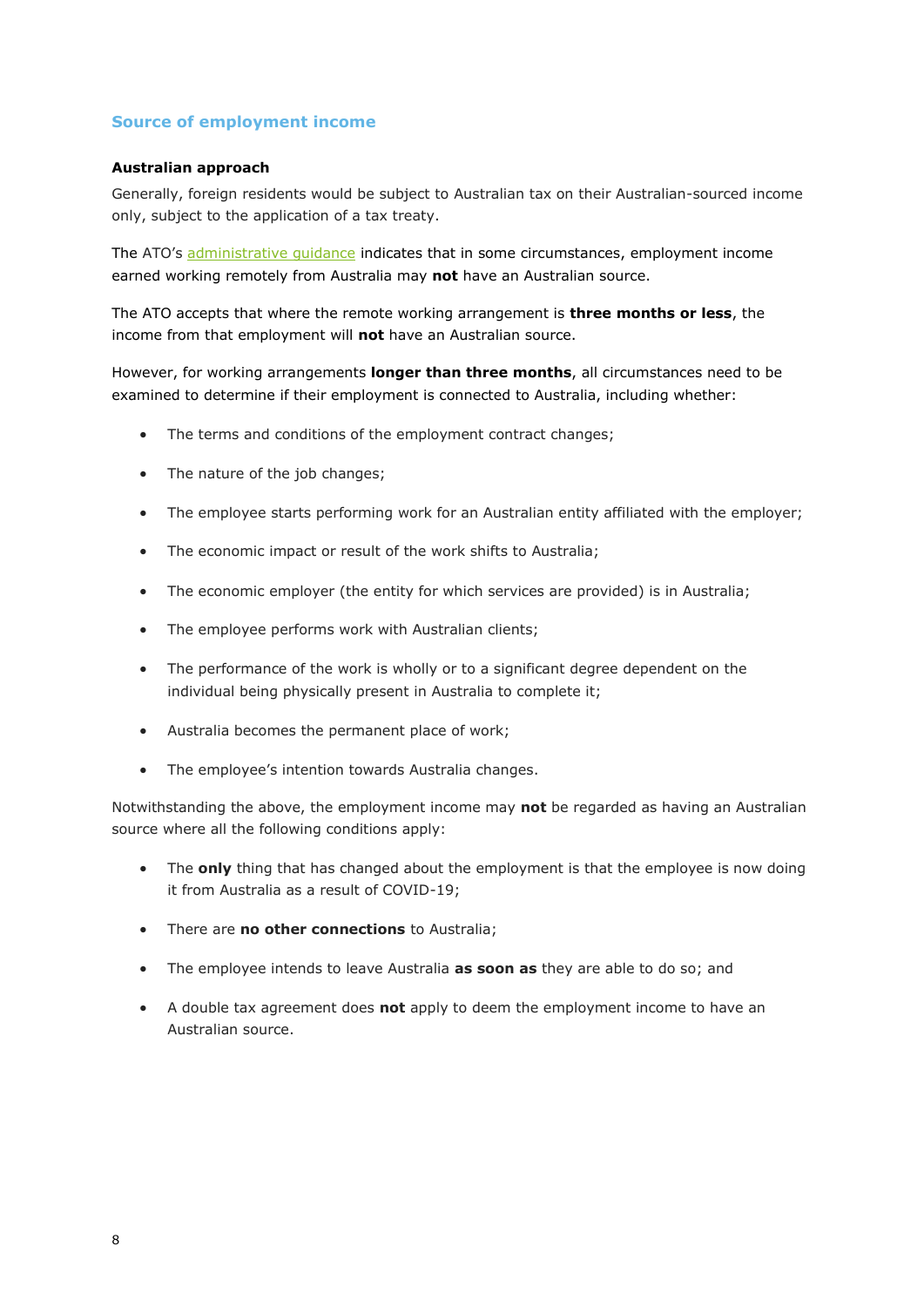# **OECD guidance**

The OECD guidance considers the 183-day exemption in the income from employment article (Article 15) of the OECD Model Tax Convention, and the extent to which COVID-related days of presence may be ignored in considering the 183-day limit. The OECD commentary permits the exclusion of days attributable to sickness in cases where the employee would otherwise have qualified for exemption from tax in the host location.

The guidance confirms that where an employee is prevented from traveling because of public health measures it would be reasonable to ignore any such days, but recognises that some countries will take a different view. Businesses are encouraged to liaise with the tax authorities concerned.

In cases where cross-border workers receive income (such as a wage subsidy) from the government of the country in which they normally work, the payment would be attributable to the work country under the employment income article of the OECD Model Tax Convention.

Some countries have agreed special treaty provisions with neighbouring countries to which employees frequently commute for work and these provisions may allocate taxing rights in a different way to the OECD Model Tax Convention. The guidance notes that some countries have agreed that time spent by an employee working from their home country will be considered as force majeure or an exceptional circumstance and will not be included in calculations of work days for the purposes of the treaty.

The guidance includes a sample of guidance issued by the ATO and the tax authorities in the following countries: Austria, Canada, Finland, Germany, Greece, Ireland, New Zealand, the UK and the US.